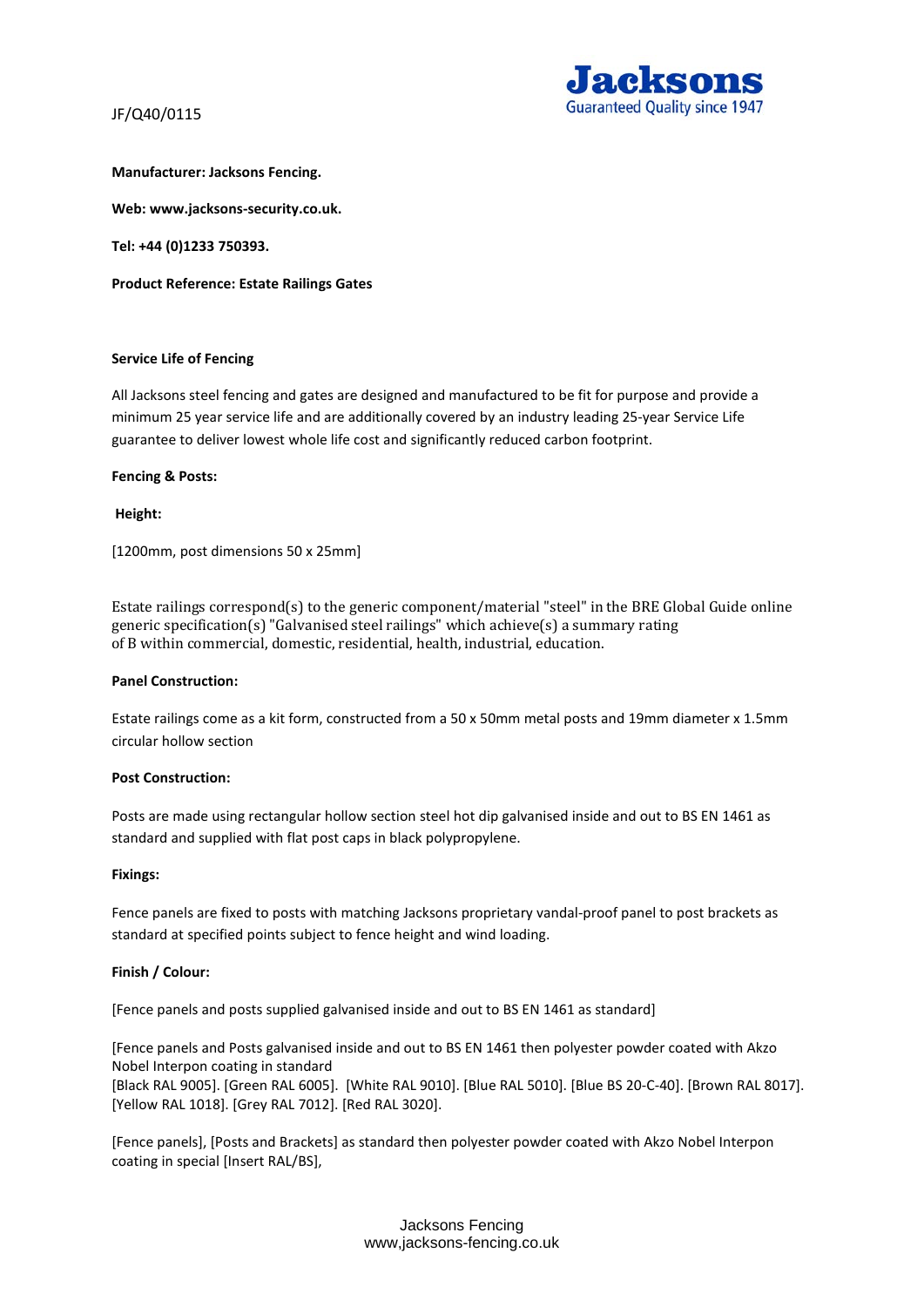

For installations within 50 and 150m of salt water [Marine coated Insert RAL/BS] –

### **Installation:**

### **Set out and erect:**

- Alignment: Straight lines or smoothly flowing curves, fenceline may be stepped to accommodate sloping or uneven ground.
- Tops of posts: Following profile of the ground.
- Setting posts: Rigid, plumb and to specified depth, or greater where necessary to ensure adequate support.
- Fixings: All components securely fixed.

# **Setting posts in concrete:**

- Standard: To BS 8500-2.
- [Mix: Designated concrete not less than GEN1 or Standard prescribed concrete not less than ST2.]
- [Alternative mix for small quantities: 50kg Portland cement to150kg fine aggregate to 250kg, 20mm nominal maximum size coarse aggregate, medium workability.]
- [Admixtures: Do not use].
- Holes: Excavate neatly and with vertical sides.
- Filling: Position post/strut and fill hole with concrete to not less than the specified depth, well rammed as filling proceeds and consolidated.
- [Backfilling of holes not completely filled with concrete: Excavated material, well rammed and consolidated.

#### **Completion:**

# **Cleaning:**

- General: Leave the works in a clean, tidy condition.
- Surfaces: Clean immediately before handover.

# **Fixings:**

- All components: Tighten.
- Timing: Before handover.

#### **Gates:**

Matching Estate gates available as:

[Single leaf Swing gate at (3000 x 10000 mm maximum) [?m width, ?m height] [height and design to match fence] [other please detail] 180° opening, tamper proof hinges. 60 x 40 mm rails, 60 x 60 mm stiles. Square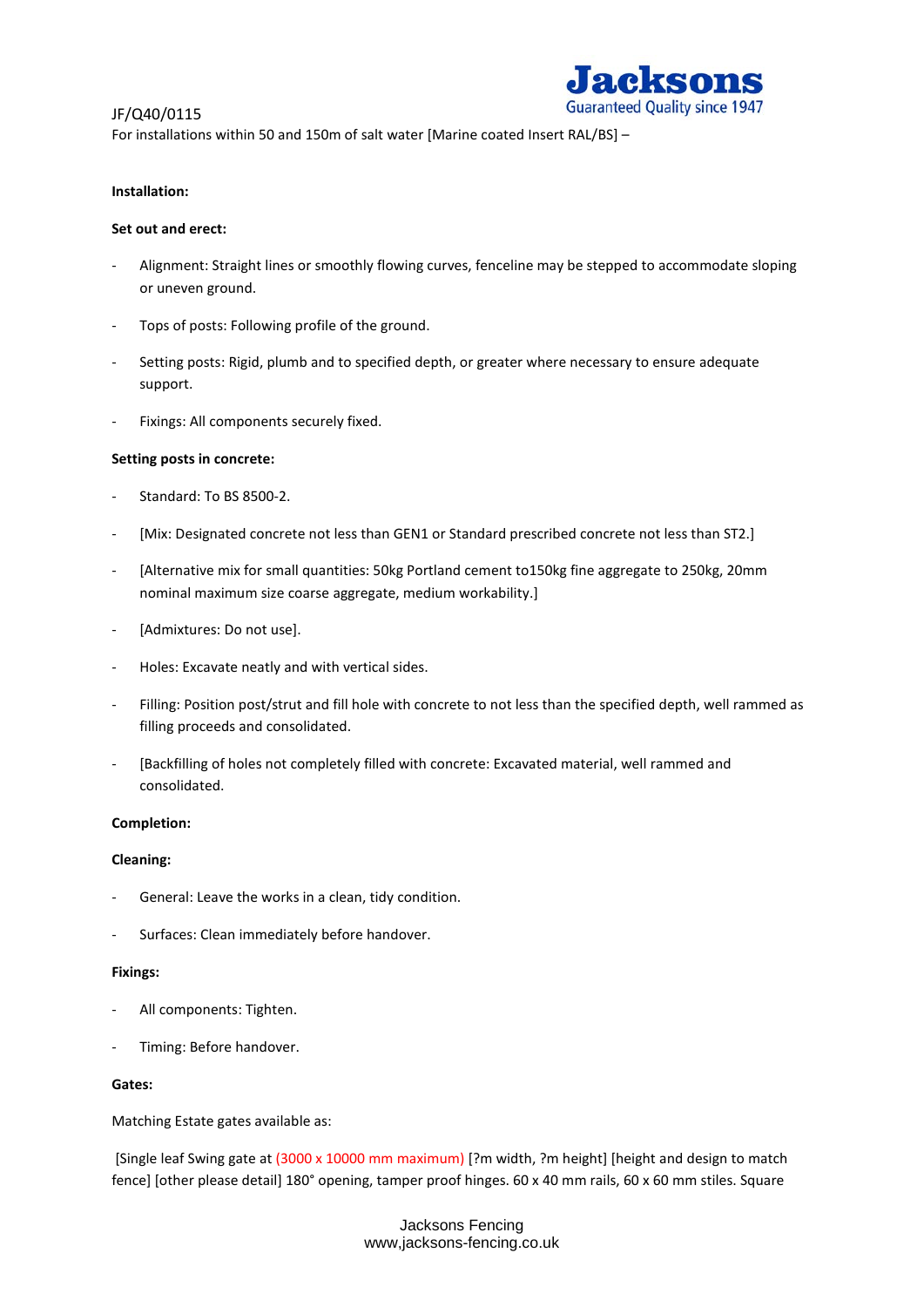section steel posts subject to size of gate. Supply as [right hand hanging] [left hand hanging], [opening outwards] [opening inwards] complete with key lock, handles and gate stop.

[Double leaf] Swing gate at (3000 x 20000 mm per leaf maximum) [?m width, ?m height] [height and design to match fence] [other please detail] 180° opening, tamper proof hinges. 60 x 40 mm rails, 60 x 60 mm stiles. Square section steel posts subject to size of gate. Supply as [right hand hanging] [left hand hanging], [opening outwards] [opening inwards] complete with key lock, handles, centre gate stop and drop bolts.

### **Gate Operation:**

[Manual].

[Manual with safety anti-trap self closing and soft stopping hinges to RoSPA approved design at ?m width, ?m height] (single leaf up to 2.0m high, 1.2m wide) subject to solidity

[Automated] Jacksons Fencing automated gate CE marked according to the European directive: Construction products directive (89/106/EC): Constructed in line with standard BS EN 13241-1 2003 + A1 2011 for industrial, commercial and garage doors and gates, and installed in compliance with Gate Safe and DHF guidelines; low voltage directive (72/23/EEG); EMC Directive (2004/108/EG).

[Automated gate with Jacksons rear mounted operator]. CE marked according to the European directive: Construction products directive (89/106/EC): Constructed in line with standard BS EN 13241-1 2003 + A1 2011 for industrial, commercial and garage doors and gates, and installed in compliance with Gate Safe and DHF guidelines; low voltage directive (72/23/EEG); EMC Directive (2004/108/EG).

[Automated gate with Jacksons Underground operator]. CE marked according to the European directive: Construction products directive (89/106/EC): Constructed in line with standard BS EN 13241-1 2003 + A1 2011 for industrial, commercial and garage doors and gates, and installed in compliance with Gate Safe and DHF guidelines; low voltage directive (72/23/EEG); EMC Directive (2004/108/EG).

# **Gate Construction:**

Mesh panels with 'V' profile with 2 – 4 reinforcing folds subject to height are made using 5mm horizontal and vertical wires with 195x45mm centres welded at intersections which are Jakcoate treated as standard, employing a 150 g/m<sub>2</sub> zinc alloy coating to provide a service life up to 4 times longer than galvanised products.

Gate frames are made using rectangular hollow section steel hot dip galvanised inside and out to BS EN 1461 as standard and supplied with flat post caps in black polypropylene.

Frame size will be dependant on panel size.

#### **Fixings:**

Fence panels are fixed to posts with matching Jacksons proprietary vandal-proof panel to post brackets as standard at specified points subject to fence height and wind loading.

# **Finish / Colour**

[Gate panels supplied Jakcoate finished as standard], [Gate posts and frame supplied galvanised inside and out to BS EN 1461 as standard], [Fixings supplied galvanised to BS EN 1461 as standard]

[Gate panels], [Gate posts, frame and fixings] as standard then polyester powder coated with Akzo Nobel Interpon coating in standard [Black RAL 9005]. [Green RAL 6005]. [White RAL 9010]. [Blue RAL 5010]. [Blue BS 20-C-40]. [Brown RAL 8017]. [Yellow RAL 1018]. [Grey RAL 7012]. [Red RAL 3020].

> Jacksons Fencing www,jacksons-fencing.co.uk